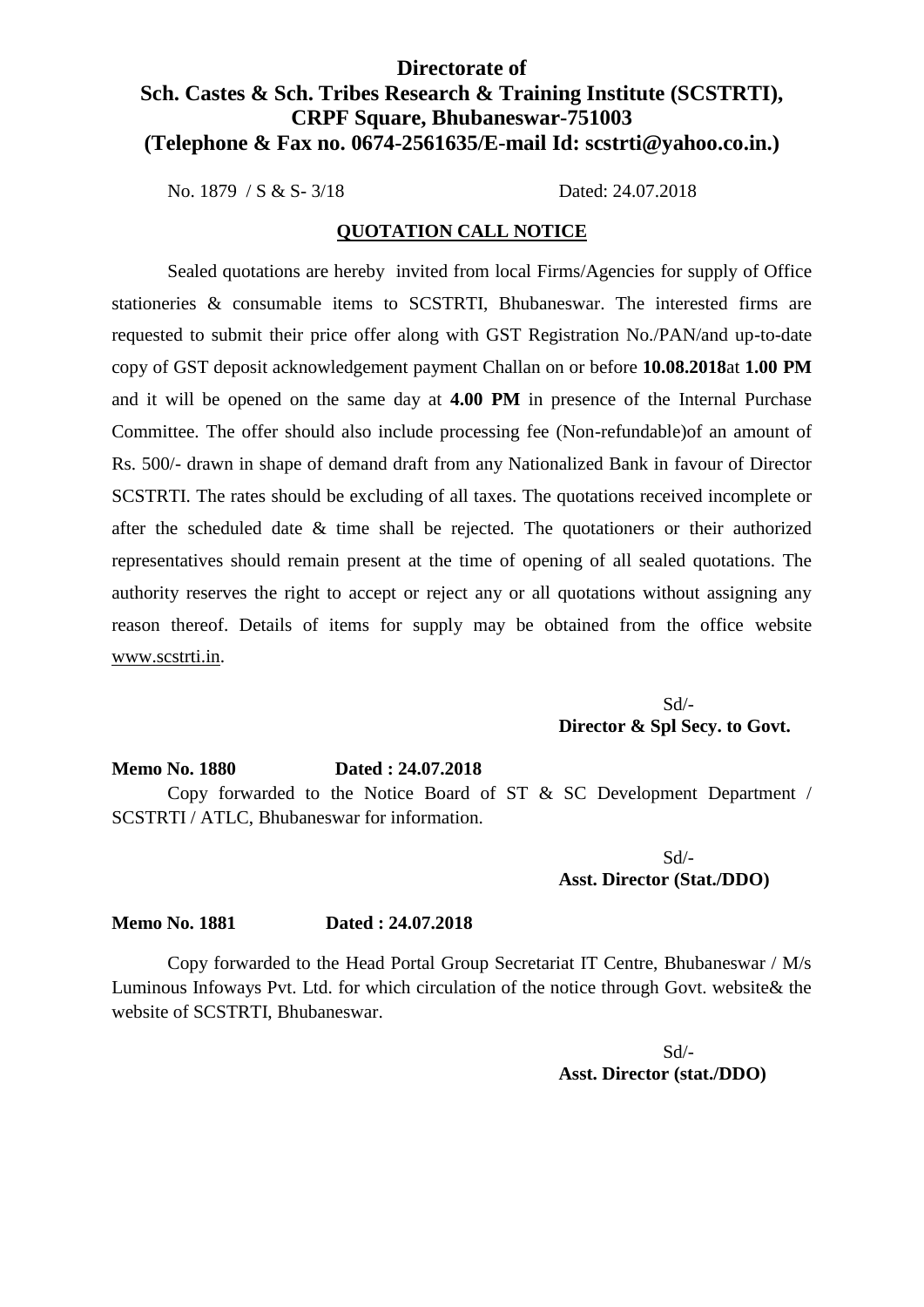# **Price list of different Stationery Material**

| SI.            | Name of the Item                                                | <b>Unit Price</b>           | <b>Quoted price</b><br>(Excluding | <b>Remarks</b> |  |  |
|----------------|-----------------------------------------------------------------|-----------------------------|-----------------------------------|----------------|--|--|
| No.            |                                                                 |                             | Tax)                              |                |  |  |
|                | Xerox paper A/4                                                 |                             |                                   |                |  |  |
|                | JK Red 75 GSM                                                   | Per Pkt                     |                                   |                |  |  |
| 1              | JK Green 70 GSM                                                 | Per Pkt                     |                                   |                |  |  |
|                | BiltImege 70 GSM                                                | Per Pkt                     |                                   |                |  |  |
|                | Xerox paper A/3                                                 |                             |                                   |                |  |  |
| $\overline{2}$ | JK Red 75 GSM                                                   | Per Pkt                     |                                   |                |  |  |
|                | BiltImege 70 GSM                                                | Per Pkt                     |                                   |                |  |  |
|                | <b>Color paper</b>                                              |                             |                                   |                |  |  |
| 3              | Oddy A4 universal Glossy ID Paper                               | Per Pkt                     |                                   |                |  |  |
|                | Oddy MAT 280 GSM (12x18) size                                   | Per Pkt                     |                                   |                |  |  |
| 4              | <b>Binding register</b>                                         |                             |                                   |                |  |  |
|                | Rajdhaini                                                       | Per No.                     |                                   |                |  |  |
| 5              | <b>Cash Book</b>                                                |                             |                                   |                |  |  |
|                | Rajdhaini                                                       | Per No.                     |                                   |                |  |  |
| 6              |                                                                 | <b>White Fluid Tube/PEN</b> |                                   |                |  |  |
|                | Xerox                                                           | Per PC                      |                                   |                |  |  |
|                | <b>Different Type File</b>                                      |                             |                                   |                |  |  |
|                | <b>Guard FileRajdhaini</b>                                      |                             |                                   |                |  |  |
| $\overline{7}$ | Cover FileRajdhaini                                             |                             |                                   |                |  |  |
|                | File Board Rajdhaini                                            |                             |                                   |                |  |  |
|                | Apech File Rajdhaini                                            | Per PC                      |                                   |                |  |  |
| 8              | Alpin (Still) bell                                              | Per Pkt                     |                                   |                |  |  |
| 9              | Calculator(12 digit cheque)                                     |                             |                                   |                |  |  |
|                | Casio                                                           | Per Pc                      |                                   |                |  |  |
| 10             | File Cover Transparence Sheet<br>(Spiral Biding)                | Per Pc                      |                                   |                |  |  |
| 11             | Classic A4 OHP Transparency film210x297x100<br><b>MIC Sheet</b> | per pkt                     |                                   |                |  |  |
| 12             | Spiral Cane(Plastic)                                            | Per kg                      |                                   |                |  |  |
|                | <b>Envelope</b>                                                 |                             |                                   |                |  |  |
|                | 6x4                                                             | 100 Pc                      |                                   |                |  |  |
| 13             | 9x4                                                             | 100 Pc                      |                                   |                |  |  |
|                | 10x41/2                                                         | 100 Pc                      |                                   |                |  |  |
|                | 11x5                                                            | 100 Pc                      |                                   |                |  |  |
|                | <b>Cloth Enevelop</b>                                           |                             |                                   |                |  |  |
| 14             | 11x5                                                            | Per Pc                      |                                   |                |  |  |
|                | 10x12                                                           | Per PC                      |                                   |                |  |  |
|                | 14x12                                                           | Per PC                      |                                   |                |  |  |
| 15             | Pen stand for VIP                                               |                             |                                   |                |  |  |
|                | 4 Pen Stand                                                     | Per PC                      |                                   |                |  |  |
|                | 2 Pen Stand                                                     | Per PC                      |                                   |                |  |  |
| 16             | Glass Binding With Fiver Frame                                  | per sqf                     |                                   |                |  |  |
| 17             | White Board Duster (Oddy) Good Quality                          | Per PC                      |                                   |                |  |  |
| 18             | Examing Board with Fixing binding clip                          | Per PC                      |                                   |                |  |  |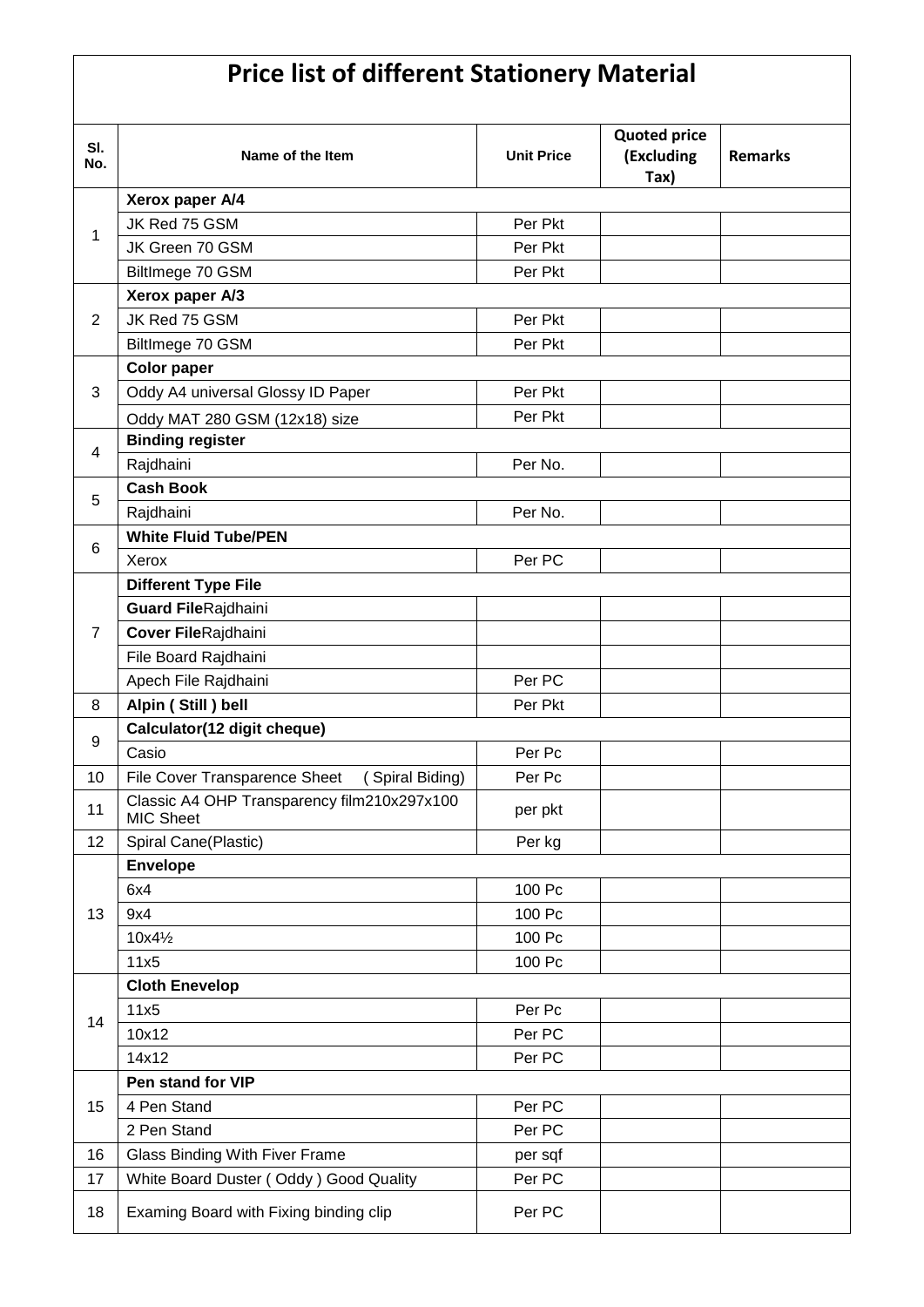|          | <b>Different type Ball Pen</b>             |               |  |  |
|----------|--------------------------------------------|---------------|--|--|
|          | Clarro (Smooth)                            | Per Pc        |  |  |
|          | Cello Butter flow                          | Per PC        |  |  |
| 19.      | Cello Caliber LPHV                         | Per PC        |  |  |
|          | Pentek Super flow                          | Per PC        |  |  |
|          | ReynoldMetalice                            | Per Pc        |  |  |
|          | Long Refill (Pointed)                      |               |  |  |
|          | ReynoldTrimax                              | Per Pc        |  |  |
| 20       | <b>Sketch Pen</b>                          |               |  |  |
|          | Camlin                                     | Per Pc        |  |  |
| 21       | <b>Dustless chalk</b>                      |               |  |  |
|          | Korex                                      | 1 Pkt         |  |  |
| 22       | <b>White board Marker Pen</b>              |               |  |  |
|          | Art Line (157R)                            | 1 Pkt         |  |  |
| 23       | Marker pen(permanent)                      |               |  |  |
|          | Art line                                   | Per Pc        |  |  |
| 24       | <b>CD/DVD Pointed Marker pen permanent</b> |               |  |  |
|          | Art line                                   | Per Pc        |  |  |
| 25       | <b>Highlighter pen</b>                     |               |  |  |
|          | Camlin                                     | Per PC        |  |  |
| 26       | Stapler machine HP45 (Kongaroo Big 24x6)   | Per PC        |  |  |
| 27       | Stapler machine No-10 (Kongaroo Small)     | Per PC        |  |  |
| 28       | Stapler Pin (Kongaroo)No-10                | Per Pkt       |  |  |
| 29       | Kongaroo pin Big (24x6)                    | Per Pkt       |  |  |
|          | <b>Glue stick</b>                          |               |  |  |
| 30       | Fevi stick 8 gm                            | Per Pc        |  |  |
|          | Camel (glue stick) 8 gm                    | Per Pc        |  |  |
|          | <b>Gum Bottle</b>                          |               |  |  |
| 31       | Fevi Gum 30 ml                             | Per pc        |  |  |
|          | Gum Bottle (Camel) 150 ml                  | Per pc        |  |  |
|          | <b>Binder Clip</b>                         |               |  |  |
| 32       | Binder Clip (Oddy)                         | Per pc        |  |  |
|          | Big 51 mm                                  | Per Pkt(12pc) |  |  |
|          | Medium 32 mm                               | Per Pkt(12pc) |  |  |
|          | Small 25 mm                                | Per Pkt(12pc) |  |  |
| 33<br>34 | <b>Both Side Pen</b>                       |               |  |  |
|          | Linc                                       | Per Pc        |  |  |
|          | <b>Ball Pen( Use &amp; Throw)</b>          |               |  |  |
|          | Eikos                                      | Per Pc        |  |  |
| 35       | <b>Stick on Pad (Colour flag)</b>          |               |  |  |
|          | Oddy one Colour 3"/3"                      | Per pkt       |  |  |
|          | Oddy 3 Colour 3/3                          | Per pkt       |  |  |
|          | Oddy 5 Colour 3/5                          | Per Pkt       |  |  |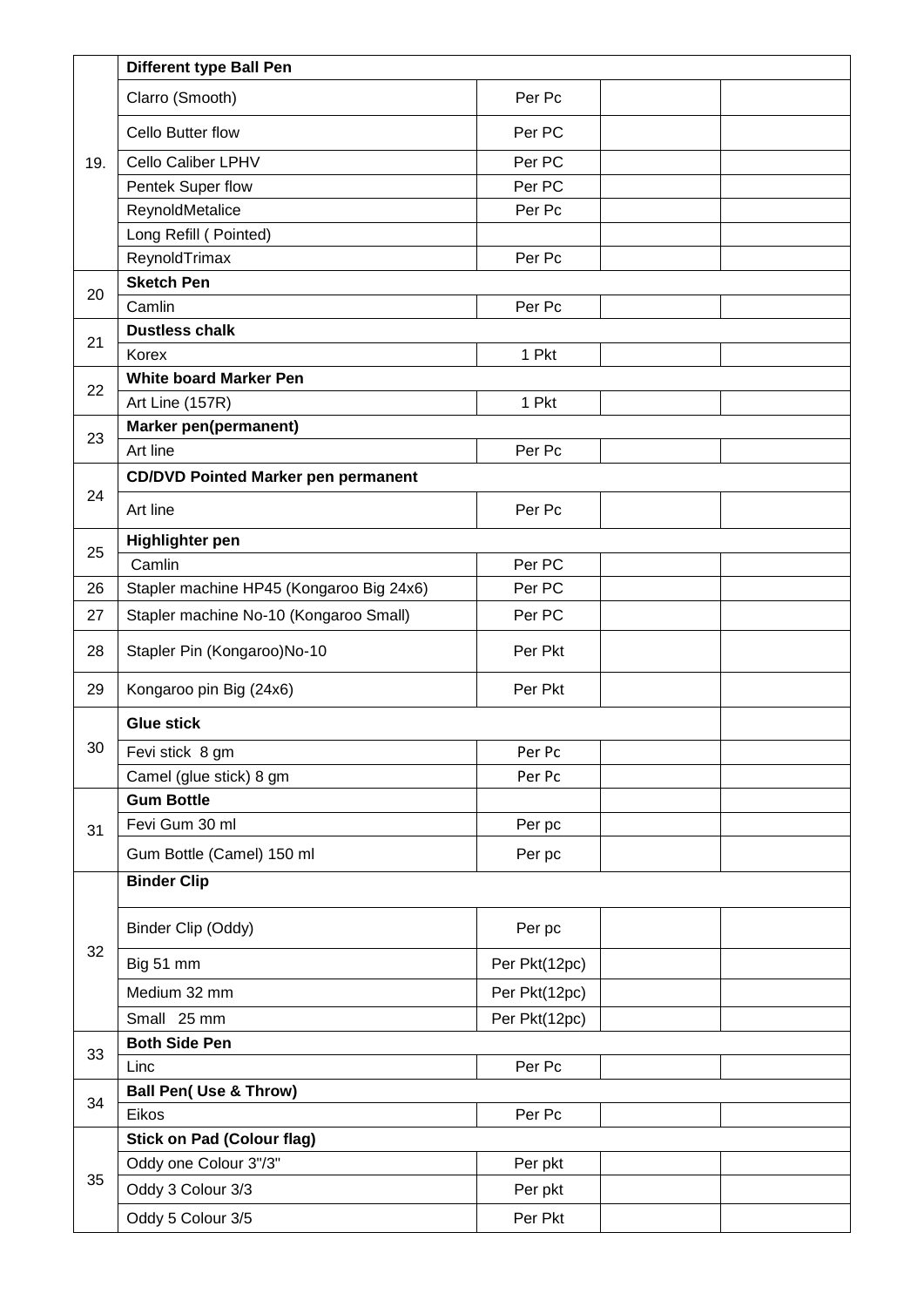| 36 | Duracell battery 9V(Lasts Longer)                          | Per Pkt    |  |        |  |
|----|------------------------------------------------------------|------------|--|--------|--|
|    | <b>Pencil battery</b>                                      |            |  |        |  |
| 37 | Eveready AA                                                | Per Pc     |  |        |  |
|    | Eveready AAA                                               | Per Pc     |  |        |  |
|    | <b>Punching Machine (Kangaroo)</b>                         |            |  |        |  |
| 38 | Single hole(Kongaroo)                                      | Per Pc     |  |        |  |
|    | Double hole                                                | Per Pc     |  |        |  |
|    | Scissor (Kangaroo)                                         |            |  |        |  |
| 39 | Scissor Big/Small                                          | Per Pc     |  |        |  |
|    |                                                            | Per Pc     |  |        |  |
|    | <b>Adhesive Tape (Transperent)</b>                         |            |  |        |  |
| 40 | $1/2$ " Size                                               | Per Pc     |  |        |  |
|    | 1" Size                                                    | Per Pc     |  |        |  |
|    | 2" Size                                                    | Per Pc     |  |        |  |
|    | <b>Adhesive Tape (colour)</b>                              |            |  |        |  |
| 41 | $1/2"$ Size                                                | Per Pc     |  |        |  |
|    | 1" Size                                                    | Per Pc     |  |        |  |
|    | 2" Size                                                    | Per Pc     |  |        |  |
|    | <b>Stick Ezy Synthetic Gum</b>                             |            |  |        |  |
| 42 | Fevicol (20ml)                                             | Per Pc     |  |        |  |
|    | Korex (20ml)                                               | Per Pc     |  |        |  |
| 43 | Tag (Good Quality)                                         | Per Bondle |  |        |  |
| 44 | Sony rechargeable battery (AA)                             | Per Pc     |  |        |  |
| 45 | Pencil(Apssra)                                             | 1 pkt      |  |        |  |
| 46 | Pencil (Natraj)                                            | 1 pkt      |  |        |  |
| 47 | Erasar (Apssra) Small                                      | 1 pc       |  |        |  |
| 48 | Sharpner (Apssra)                                          | 1 pc       |  |        |  |
| 49 | Polythin V cut (5 kg weight)                               | $1$ kg     |  |        |  |
|    | Executive bag/Jhute Bag/Jhute File folder/ shouldering bag |            |  |        |  |
|    | Rexin/ Nylon Superior(quality)                             | Per PC     |  | Sample |  |
| 50 | Different type Jute shouldering bag                        | Per PC     |  | Sample |  |
|    | Different type Cotton/Canvas cloth solder bag              | Per PC     |  | Sample |  |
|    | Different type Executive Jute File Folder                  | Per PC     |  | Sample |  |
|    | Nylon Back Pack School & College Bag                       | Per PC     |  | Sample |  |
| 51 | <b>Plastic L Folder</b>                                    |            |  |        |  |
|    | <b>Transparence Good Quality</b>                           | Per PC     |  | Sample |  |
|    | Transparence Good Quality Plastic bottom Folder            |            |  |        |  |
| 52 | single pocket                                              | Per PC     |  | Sample |  |
|    | Double Pocket                                              | Per PC     |  | Sample |  |
| 53 | Different size writing pad                                 |            |  |        |  |
|    | Matrix                                                     | Per PC     |  | Sample |  |
|    | Luxor                                                      | Per PC     |  | Sample |  |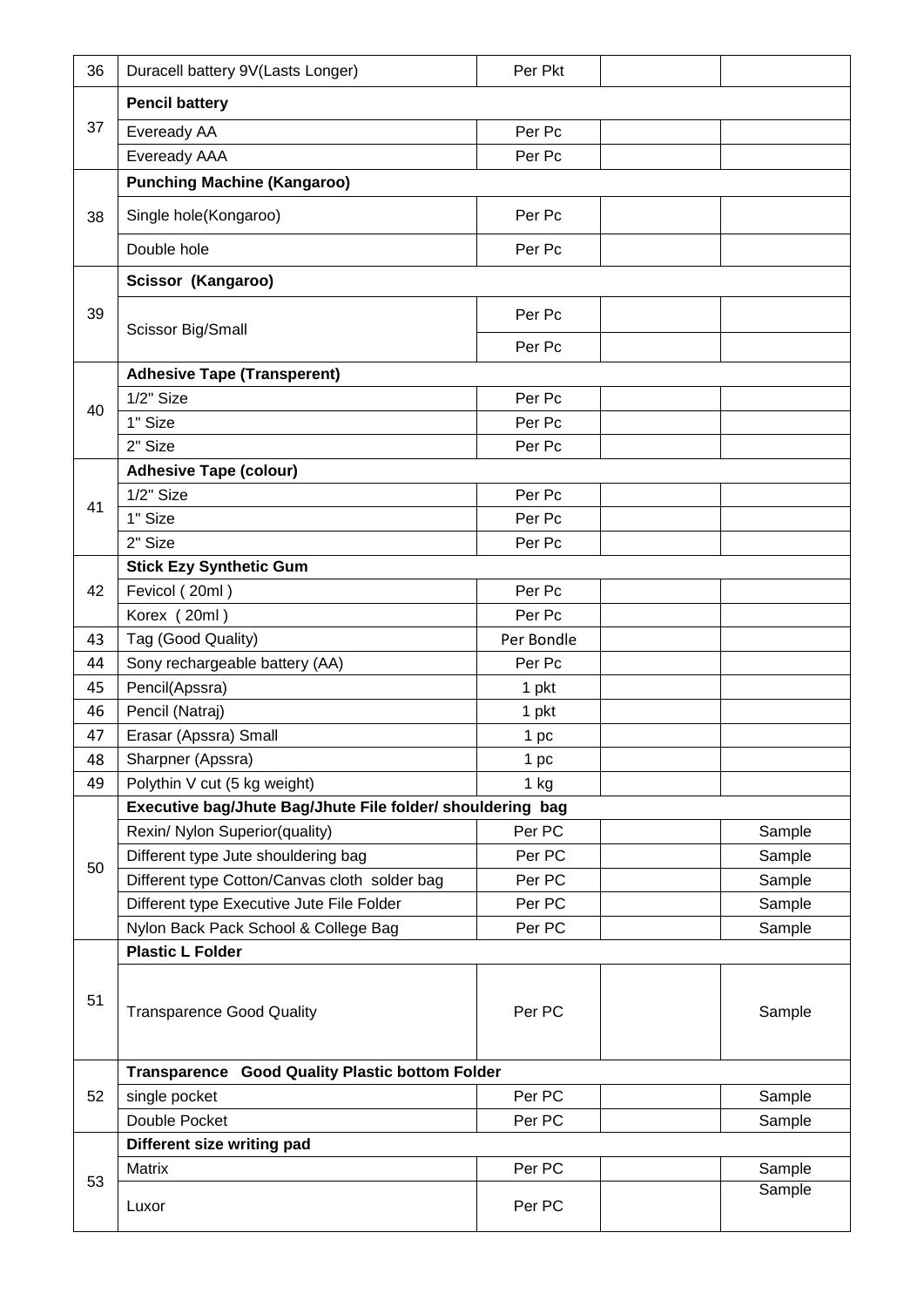| 54 | Different size Spiral pad                              |         |        |  |
|----|--------------------------------------------------------|---------|--------|--|
|    | Luxor                                                  | Per PC  | Sample |  |
|    | Matrix                                                 | Per PC  | Sample |  |
|    | Navnith                                                | Per PC  | Sample |  |
| 55 | Drawing Sheet/ Chart Paper (Project Work)              | Per PC  | Sample |  |
|    |                                                        | Per PC  |        |  |
| 56 | Different size Memonto with logo (Fiver & Coper)       | Per Pc  | Sample |  |
| 57 | Non Over Carry Bag(without printing)                   |         |        |  |
|    | 16"x12"                                                | Per 1kg | Sample |  |
|    | 10"x14"                                                | Per 1kg | Sample |  |
|    | Non Over Carry Bag(with printing) All size             | Per 1kg |        |  |
| 58 | Long Exercise Note Book Rolling/Plane White 84/120/180 |         |        |  |
|    | Classmate                                              | Per PC  | Sample |  |
|    | <b>Navneet</b>                                         | Per PC  | Sample |  |